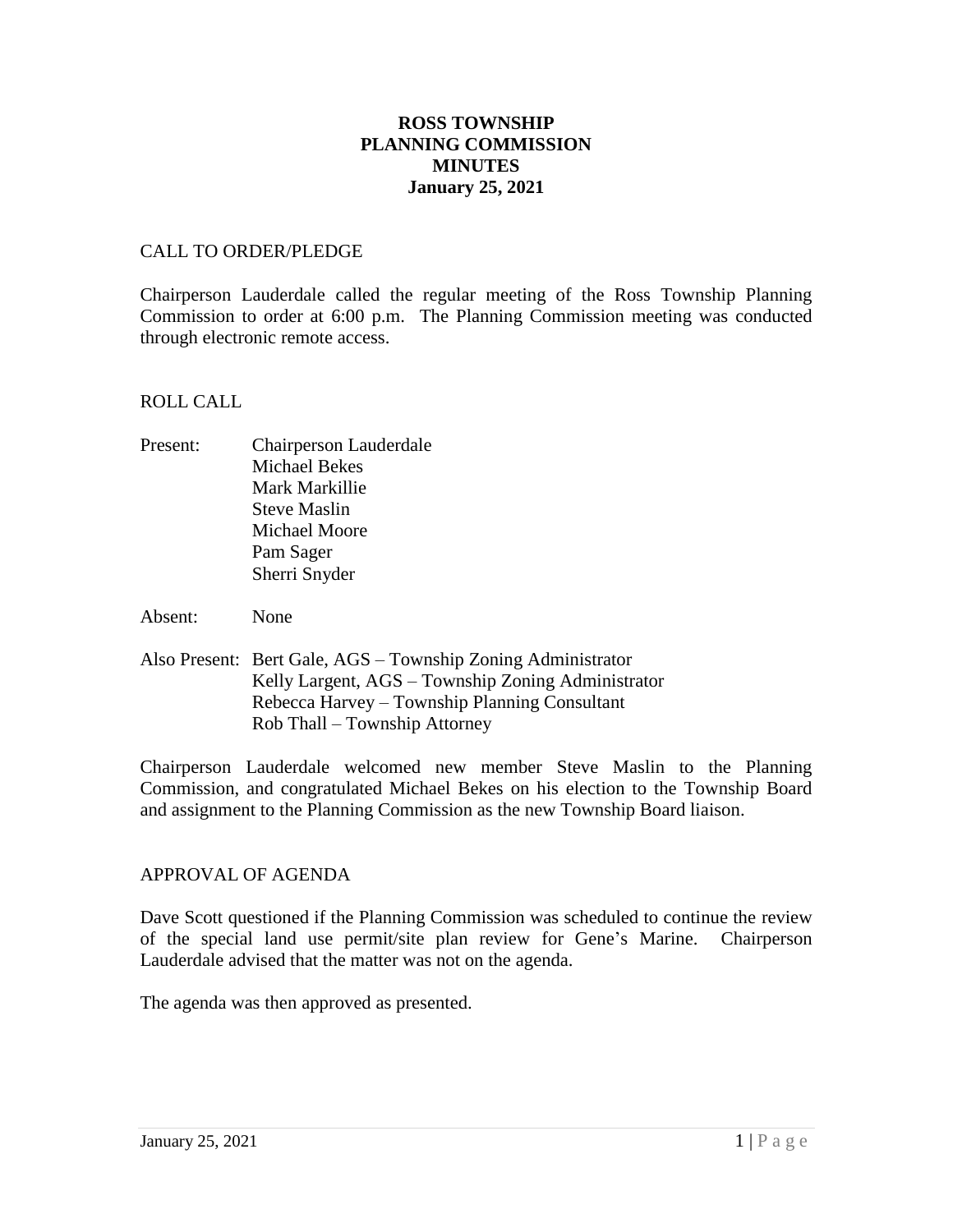### APPROVAL OF PRIOR MEETING MINUTES

The Commission proceeded with consideration of the **November 23, 2020** regular Planning Commission meeting minutes. Bekes noted that he was no longer on the Planning Commission on November 23, 2020 so should not be listed as 'absent' in the meeting minutes. Moore moved to approve the minutes as corrected. Sager seconded the motion. The motion carried 5 -2, with Bekes and Maslin abstaining.

## NEW BUSINESS

1. Public Hearing – SLU/SPR for Expansion of a Nonconforming Building (Dingman)

The next matter to come before the Planning Commission was consideration of the request by Brent Dingman for special land use permit/site plan review for the proposed alteration of a nonconforming building. The subject property is located at 371 South Gull Lake Drive and is within the R-1 District.

Chairperson Lauderdale opened the public hearing.

Largent provided an overview of the request, explaining the proposal to replace a shed dormer on an existing single-family dwelling with a gable dormer. She noted that the dwelling is located within the 50 ft required waterfront setback and exists as a lawful nonconforming building due to setback. Largent confirmed that the proposed construction (replacement of a shed dormer with a gable dormer), located on the waterfront elevation of the dwelling, will represent an expansion of a nonconforming building, but will not serve to increase the building footprint nor the setback nonconformity.

Tim Nagelkirk, project contractor, explained that the existing shed dormer is leaking and in need of repair. The gable dormer will allow more usable interior space but will not alter the basic size of the dwelling.

No further public comment was offered on the matter and the public comment portion of the public hearing was closed.

In response to a question, Attorney Thall confirmed that the proposed alteration will not represent an 'increase' in the nonconformity in that the nonconforming waterfront setback will not be reduced. The special land use approach addresses the alteration/expansion of the nonconforming building. He added that this is consistent with past application of this provision.

In consideration of the Special Land Use Criteria set forth in Section 19.3, the Commission concluded the following: the proposed new gable dormer will alter the nonconforming building but will not increase the setback nonconformity; the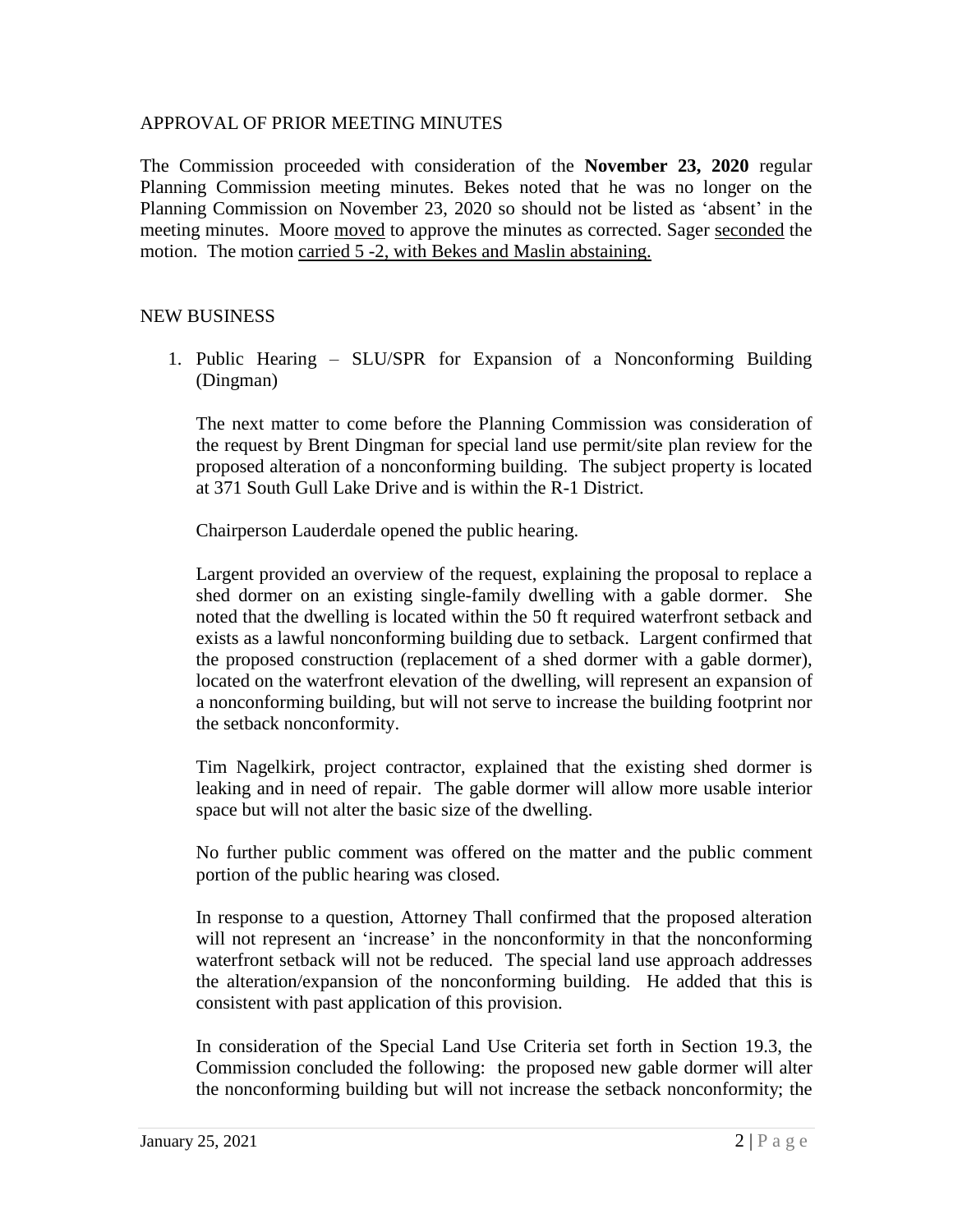proposed modified dormer will not require any disturbance to the grade of the site or removal of trees; no change to the existing utility connections are proposed; the proposed modified dormer will not cause traffic congestion or alter existing access/parking arrangements; the proposed gable dormer is compatible with the character of the dwelling, as well as other residential buildings in the area; the footprint and location of the dwelling, as well as the nonconforming element of the building, will remain unchanged; and, there were no concerns offered by surrounding property owners.

It was noted that the site plan presented was acceptable (per Section 21.4) and that the proposal meets the Site Plan Review Criteria set forth in Section 21.6.B.

It was reiterated that the above findings were based on the application documents presented at the meeting.

Markillie moved to grant Special Land Use Permit/Site Plan Approval for the proposed expansion of a nonconforming building such to allow the replacement of an existing shed dormer with a new gable dormer, based upon the review findings of Section 19.3 – Special Land Use Criteria and Section 21.6 – Site Plan Review Criteria, noting that the site plan presented is acceptable, with the information required by Section 21.4 C. and I. waived per Section 21.4 T. Snyder seconded the motion. The motion carried unanimously.

2. Public Hearing – SLU/SPR for Guest House (Fillar)

The next matter to come before the Planning Commission was consideration of the request by Patrick and Kristen Fillar for special land use permit/site plan review for the proposed construction of an accessory building with a guest house. The subject property is located at 11 Labelle Terrace and is within the R-1 District.

Chairperson Lauderdale opened the public hearing.

Largent provided an overview of the request, explaining the proposal to remove the existing garage on the site that is in disrepair and situated close to the abutting road, and the construction of a new two-car garage with an upper-level guest house. She noted that a steep bank exists on the site behind the existing garage and that the new garage is proposed to 'fit' into the grade. This design will serve to limit the ability to provide access to the upper level from inside the garage, instead access will be provided only from the outside. Largent stated that the 'guest house' element complies with Section 18.4, but that the proposed garage will not meet applicable setback requirements.

In response to questions, Largent clarified that the proposed garage location will not meet the minimum 5 ft setback required by Section 18.4 D.1. Variance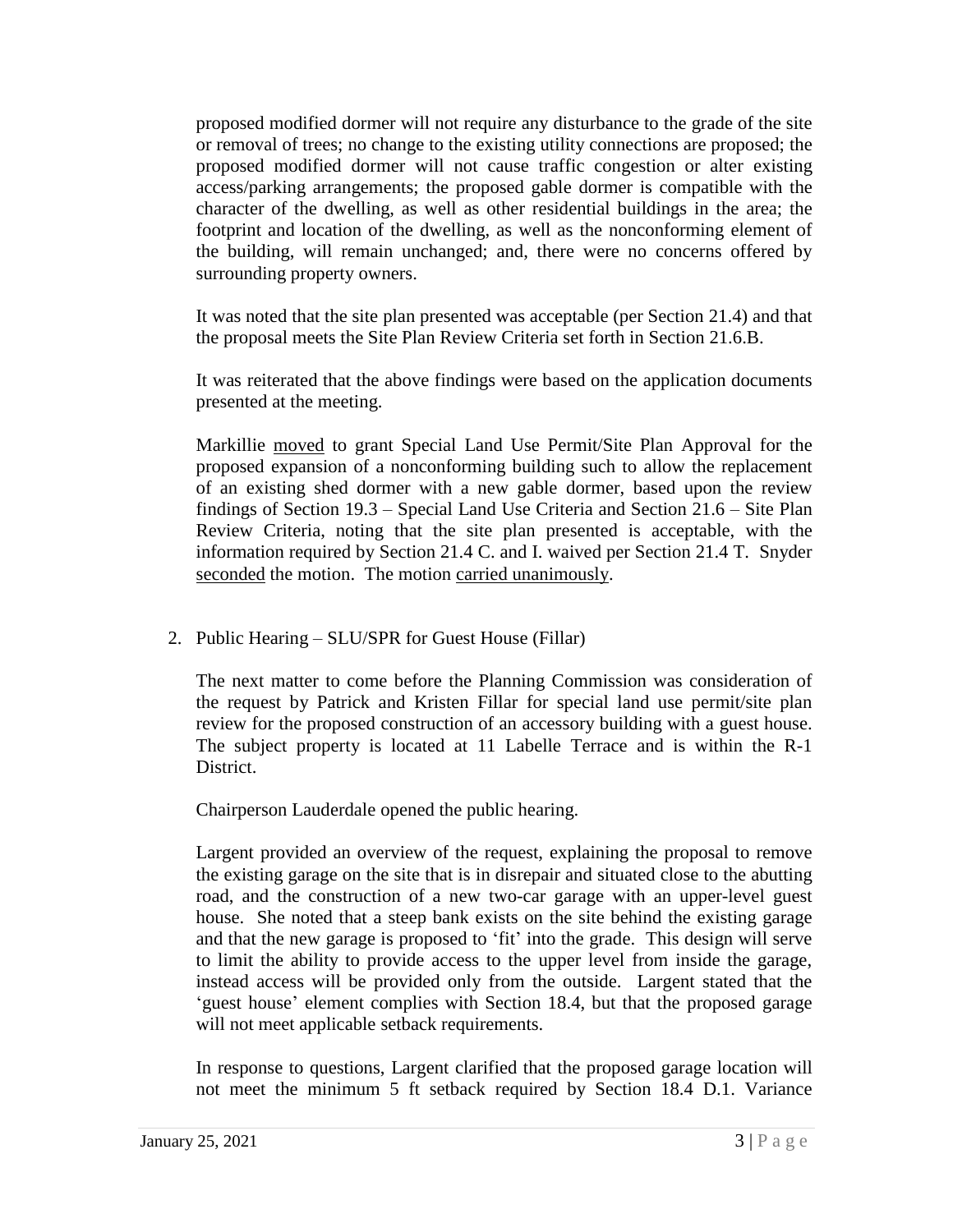approval by the ZBA instead of deviation through the special land use process will be required.

Patrick Fillar was present on behalf of the application. He stated that the existing garage is 19.6 ft x 23 ft (448 sq ft) in area, and the new garage is proposed to be 20 ft x 23 ft (460 sq ft) in area, essentially representing the same footprint. Fillar noted that the location of the garage on the site is proposed to be adjusted slightly to center the building. The slightly wider and centered garage with 12 in overhangs will reduce the side setbacks from 2 ft to 8.5 in.

Fillar stated that the upper level is proposed to be used partially for storage, with the remainder (3 rooms) to serve as a 'guest house'. He noted that several of the neighboring accessory buildings are similar in size and setback, and are provided 'guest house' space. He further noted that given the steep slope and the situation of adjacent properties, the height of the garage will not present viewshed limitations.

Markillie requested clarification of the situation of the garage in relation to the steep grade and of proposed building dimensions. Fillar confirmed that the garage service door opens toward/into the 'hill' and the stairs lead to the upperlevel parking area. He further explained that the 27 ft building dimension shown on the schematic is only on the second floor where the building can extend into the 'hill'. Fillar restated that the ground floor dimension (footprint) is 23 ft, as noted.

No further public comment was offered on the matter and the public comment portion of the public hearing was closed.

In consideration of the use standards specific to a 'guest house' set forth in Section 18.4 A.5.b., the following was noted:

- Given the 1985 ZBA interpretation of 'contiguous', the 'guest house' is determined to be located on a lot contiguous to a lot with an occupied singlefamily dwelling, to which the 'guest house' is accessory. It was further noted the lots in question constitute a 'zoning lot' as defined by the Zoning Ordinance.
- The proposed 'guest house' meets the use standards of subsections (2), (4) and (6).
- The applicant confirms compliance with subsections (3) and (4)d.
- The proposed accessory building does not comply with front/side building setback, building height, and lot coverage requirements. Variance approval by the ZBA is required.

In consideration of the Special Land Use Criteria set forth in Section 19.3, the Commission concluded the following: the proposed 'guest house'/accessory building does not meet all applicable dimensional requirements; the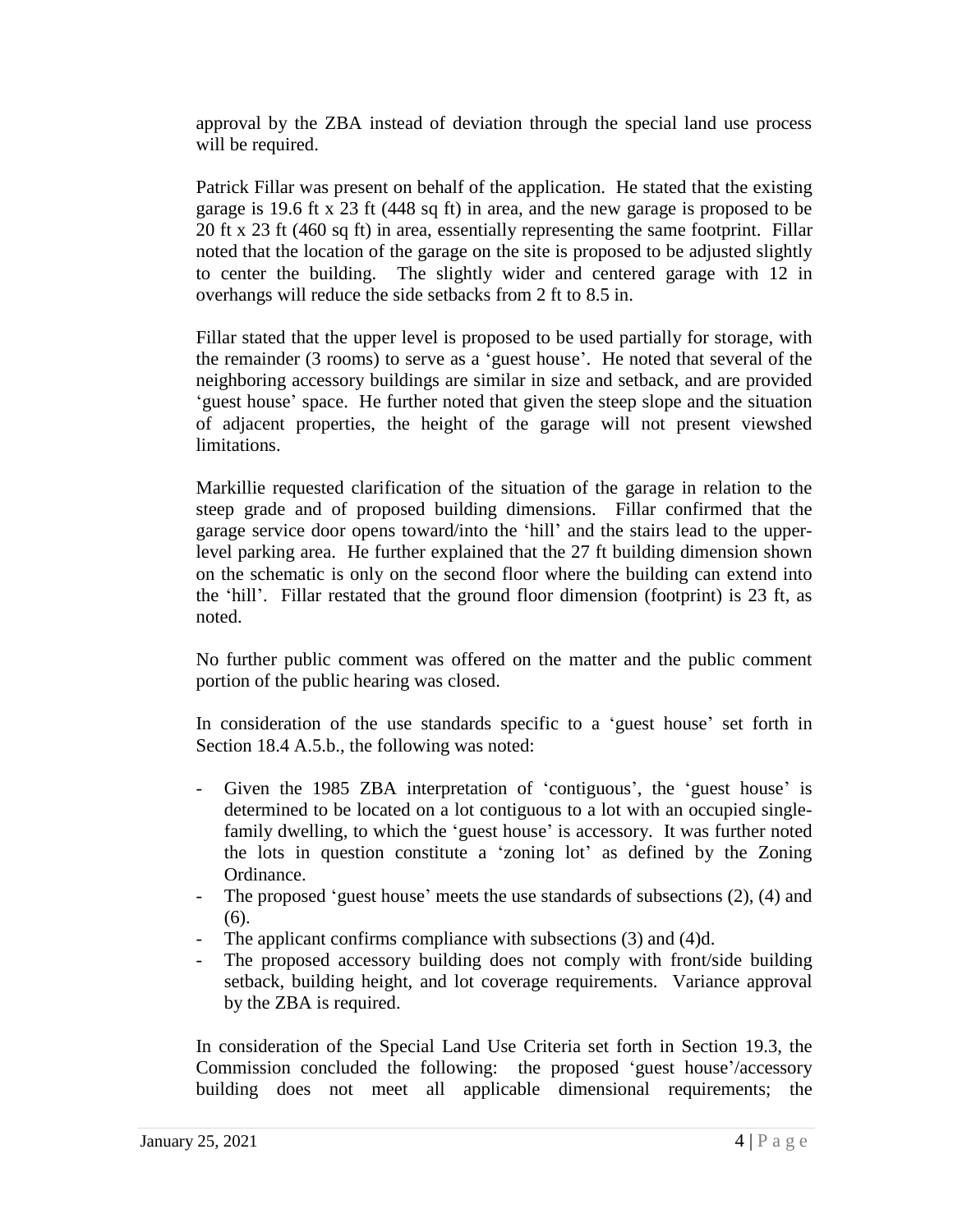size/configuration/location of the 'guest house/accessory building' will not differ significantly from that of the existing garage or the arrangement on the adjacent property; a 'guest house' is a common use in the immediate/surrounding area; utility connections, with the exception of sewer, are existing; the proposed 'guest house'/accessory building will not alter the existing narrow road or the access/parking arrangement; the proposed 'guest house'/accessory building will be compatible in character with the principal dwelling on the site (zoning lot) and other residential accessory buildings in the area; and, there were no concerns offered by surrounding property owners.

It was noted that the site plan presented was acceptable (per Section 21.4) and that the proposal meets the Site Plan Review Criteria set forth in Section 21.6.B.

Discussion continued regarding the approval of a special land use permit for a proposal that is unable to meet several applicable dimensional requirements. The following was acknowledged:

- The subject site is a lawful nonconforming lot due to size;
- The proposal supports reasonable continued use of the property; and
- The proposal is similar in design and intensity to adjacent/surrounding properties.

It was reiterated that the above findings were based on the application documents presented at the meeting.

Chairperson Lauderdale then moved to grant Special Land Use Permit/Site Plan Approval for the establishment of a 'guest house' in the upper level of the proposed accessory building on the subject site, based upon the review findings of Section 18.4 A.5.b. – Guest Houses, Section 19.3 – Special Land Use Criteria and Section 21.6 – Site Plan Review Criteria, noting that the site plan presented is acceptable, with the information required by Section 21.4 B. and I. waived per Section 21.4 T., and contingent upon receiving the requisite variance approvals from the ZBA. The situation of the site and the limited ability for compliance was again acknowledged. Markillie seconded the motion. The motion carried 6 to 1, with Moore dissenting.

# UNFINISHED BUSINESS

1. Section 18.6 – Fences

Chairperson Lauderdale referenced the issues raised in September regarding property on Gull Lake (in the Township) involving the placement of a barrier/hedge of trees along a property line that resulted in waterfront viewshed problems for adjacent properties.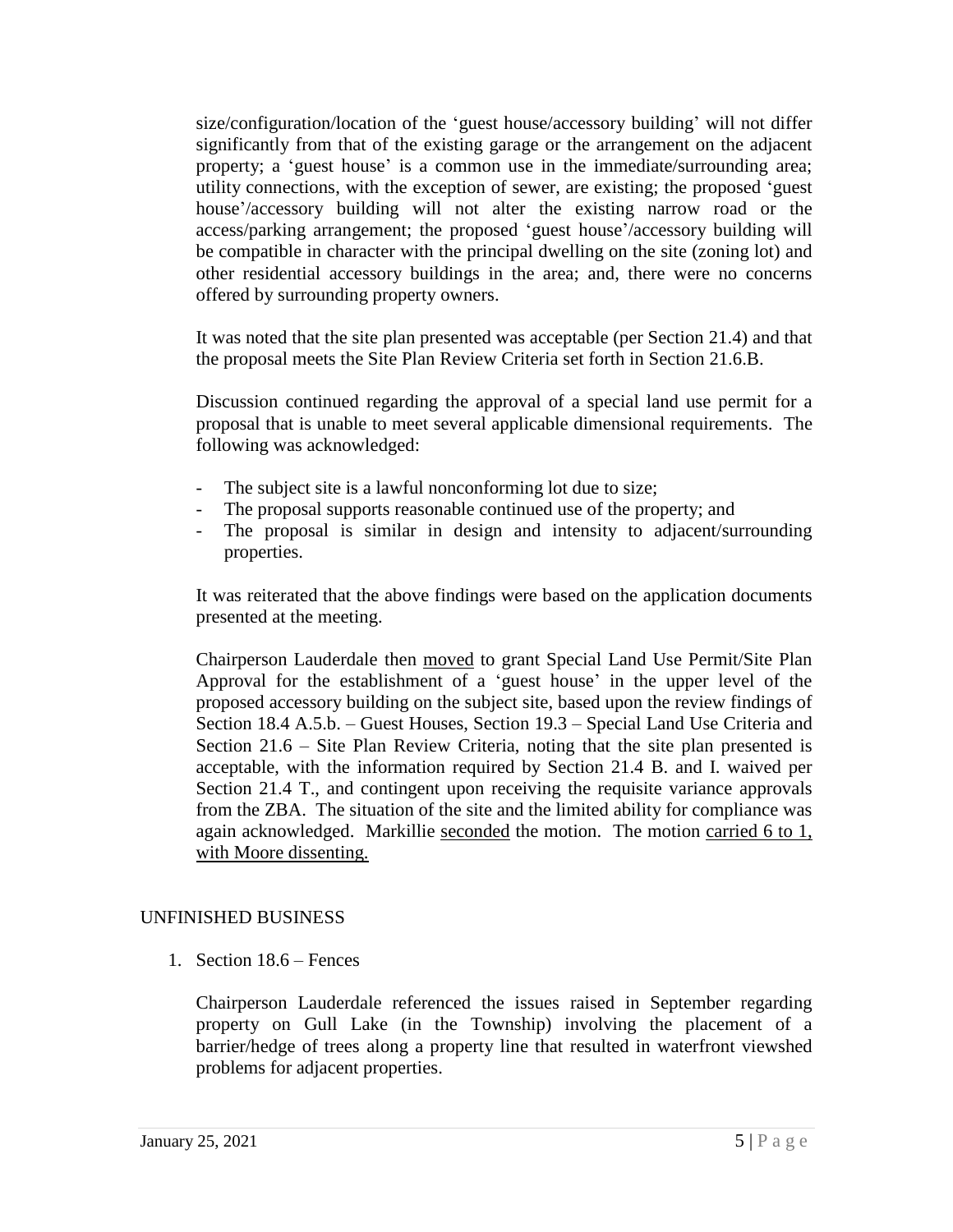He reminded that the question of whether a vegetative barrier constitutes a 'fence' was raised and the Planning Commission had requested additional information regarding fencing for study and agreed to discuss the need for an amendment of the Zoning Ordinance to provide clarity on the question.

In October, 2020, the Planning Commission continued consideration of the matter, including the receipt of public comment from a neighboring property owner impacted by the recently established barrier/hedge of trees. After lengthy discussion, and with input from Township legal counsel, it was determined that an amendment of the fencing standards would not be considered unless and until a formal interpretation on the question was rendered by the ZBA. The Planning Commission was advised at that time that AGS would proceed to the ZBA with a request for interpretation.

In January, 2021, AGS requested ZBA interpretation on the question regarding whether a vegetative barrier falls within the scope/intent of the 'term 'fence'. Following lengthy discussion of the question of interpretation, the ZBA noted the following:

- An interpretation must rely on existing text . . and may not ignore or add to existing text in the formulation of the interpretation.
- The definition of 'fence' and the fencing standards established by Section 18.6 represent an implementation of the objectives for sight line and viewshed protection clearly stated in the Master Plan.
- A vegetative barrier established along a property line meets the definition of 'fence' to the extent that it 'acts as an enclosure of an area of land, property boundary identification or visual screen'.
- The fence material options listed in the definition of 'fence' raise questions regarding what types of barriers/enclosures qualify as 'fences'.

The following formal interpretation was then rendered:

The Zoning Ordinance definition of 'fence' *[Fence: a barrier constructed of either wood, metal, stone, brick or masonry materials that may act as an enclosure of an area of land, property boundary identification or visual screen, which surface may be of either solid or open construction.]* includes vegetative barriers where they are established to serve as a screen or enclosure given that they constitute a barrier of wood material and act as 'an enclosure of an area of land, property boundary identification or visual screen'.

Attorney Thall explained that the interpretation of the ZBA stands until/unless the Zoning Ordinance is amended to establish a different definition or application of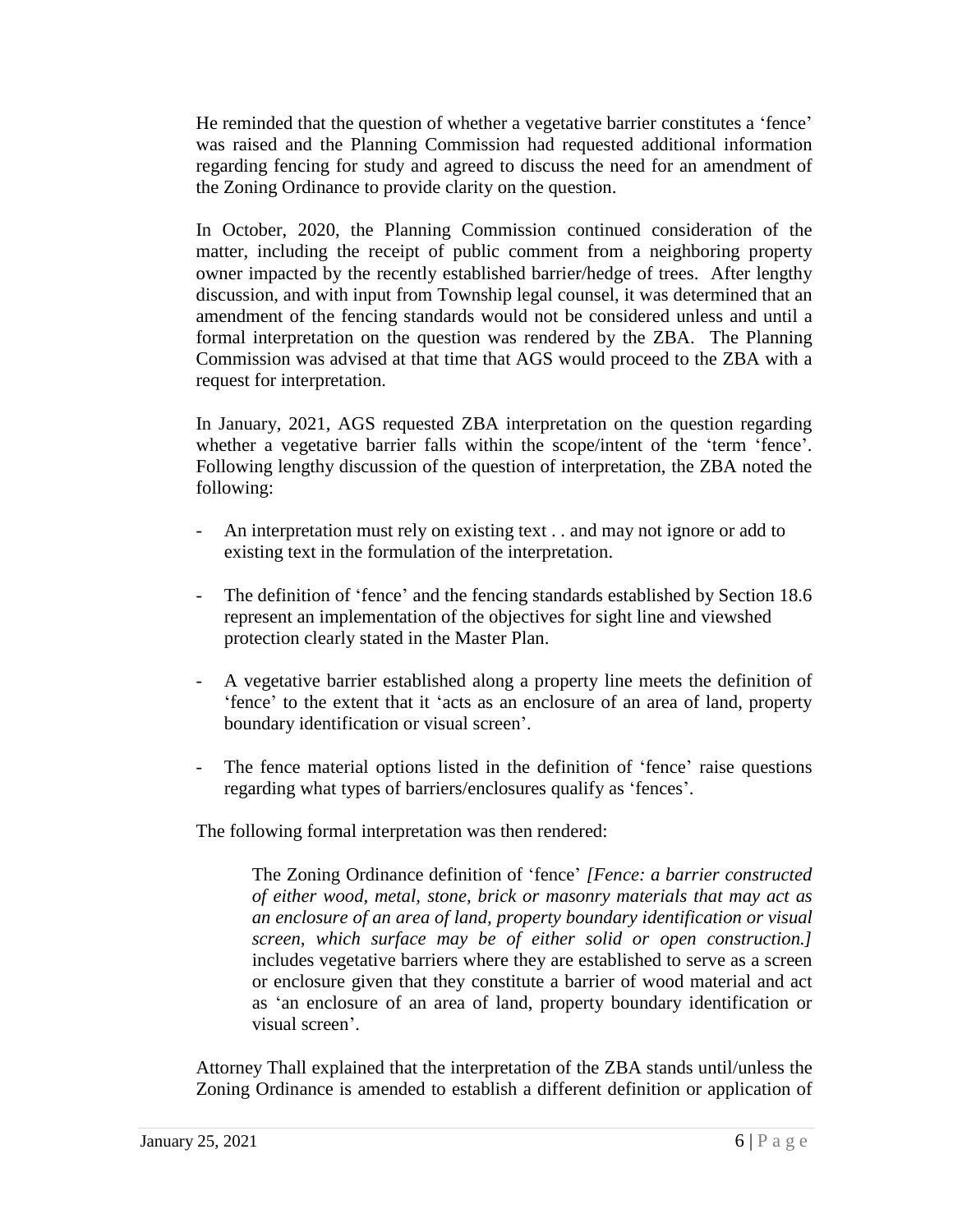the standard. Accordingly, the question before the Planning Commission at this time is whether they are satisfied with how the standard has been interpreted by the ZBA or if it is felt that an amendment to the Zoning Ordinance is in order so as to deviate from and/or expand upon that interpretation.

Chairperson Lauderdale acknowledged that there are many members of the public in attendance at this meeting and that it may be helpful for the Planning Commission if they could receive feedback on this subject prior to making a decision on the best way to proceed. He suggested opening up the public comment portion of the meeting at this time rather than at the end of the meeting as indicated on the agenda. Planning Commission members agreed.

Chairperson Lauderdale advised that the public comment portion of the meeting would be opened up at this time, and requested that all persons present wishing to provide comment indicate their name for the record. He further noted that each person would be given a 3-minute comment period.

Chairperson Lauderdale then added that he would like to correct statements that are currently being circulated on social media. He stated that, as a member of the ZBA, he did not in any way commit to, suggest, or support 'cutting down all the trees in the Township to 6 ft in height' during the January ZBA meeting,

Attorney Pat Lennon, representing the Carr's, stated that he respects the work of the Township's ZBA but disagrees with their interpretation on this question. He offered the following points for consideration:

- the definition of fence contemplates a barrier that is 'constructed', whereas the screening/landscape standards speak to trees and vegetation;
- tree lines are historical and acceptable ways of screening and providing privacy; why would the Township want to prohibit this?
- tree lines as screens/buffers exist throughout the Township; such an interpretation represents an extreme shift in Township land use patterns;
- the Township Master Plan is a guide and does not represent regulations viewshed protection objectives do not equate to standards;
- the Planning Commission has the opportunity to address this question in a comprehensive way – more time and thought on the subject is required.

Stephanie Walbridge, referencing the memo/photos provided to the Planning Commission that detail the issue at hand, stated that she supports the interpretation of the ZBA. She agreed that trees do not always serve to create a barrier, but they can be established/planted to do just that. Walbridge offered that the Township's Master Plan was developed based on extensive public participation and input . . and that the issue of 'viewshed' was a big deal. She explained that viewshed parameters in the (Gull Lake) bay can be dramatically affected by the use of trees as barriers . . referencing the current situation where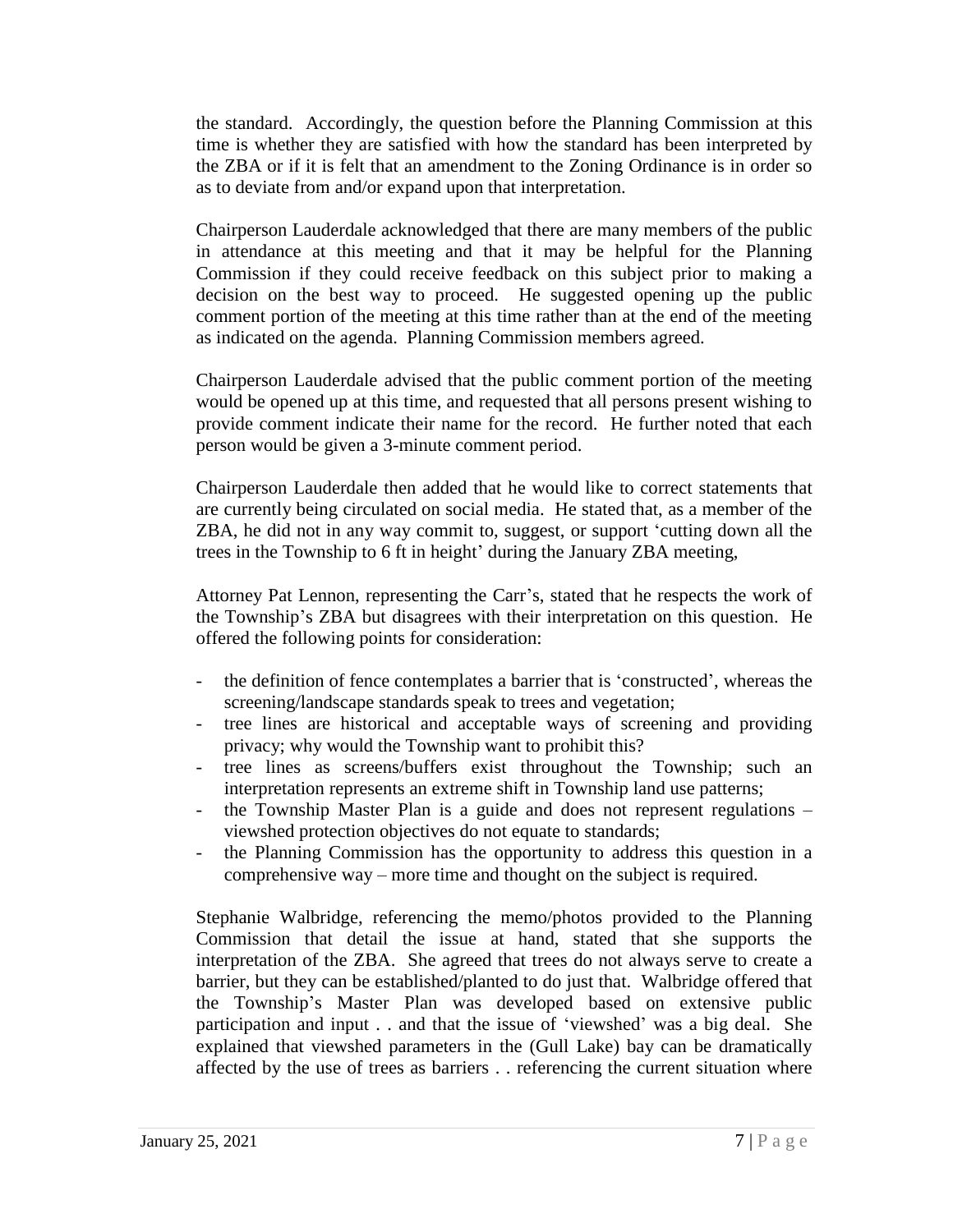trees placed on a berm have established what is essentially a 10-15 ft tall 'spite fence'.

Barbara (?) added that sometimes neighbors do not get along . . but the use of 'spite fences' can have a terrible impact on an entire neighborhood.

Laura Williams stated that she likes the rural character of the Township, and that character includes trees/vegetation along property lines. She noted that this is common throughout the Township, including on public lands.

Linda Walters stated that she does not support the interpretation of the ZBA.

Tim Walters offered that this has become a contentious and complicated issue that may turn out to cause legal problems in the Township. He suggested that the ZBA responded to an existing conflict between neighbors that should not result in regulations that get played out across the Township. Walters encouraged the Commission to engage in thoughtful debate on the best way to support viewshed protection.

No further public comment was offered.

Snyder commented that the virtual meeting format makes communication difficult and requested that in the receipt of public comment it would be helpful to know the name and location of the person speaking. She then inquired regarding the protocol for a Township Board member to speak out against another Township board. Attorney Thall advised that it is not often done, but that occasionally a board member will choose to offer statements as 'public comment'. He explained that it should never be done by a supervisor given their role in board appointments, and generally speaking, not typical for a township board member.

Bekes summarized that the ZBA has rendered an interpretation and it is clear that the Master Plan and existing provisions in the Zoning Ordinance provide foundational support for viewshed protection. He questioned the legal position of the Township.

Attorney Thall explained that the interpretation by the ZBA is the official ruling on the matter and the direction provided is currently in effect. The Planning Commission is free to 'agree' with the interpretation and do nothing . . or they can 'agree' with the reasoning of the interpretation but opt to pursue an amendment to the Zoning Ordinance to better clarify or establish a new approach to the use of vegetative barriers.

Markillie stated that the concept of a 'living fence' is a legitimate land use issue that is present in many communities. He inquired as to the idea of 'living fence' standards. Harvey agreed that the question is not unique to Ross Township and that there are many ways communities address vegetative barriers and viewshed